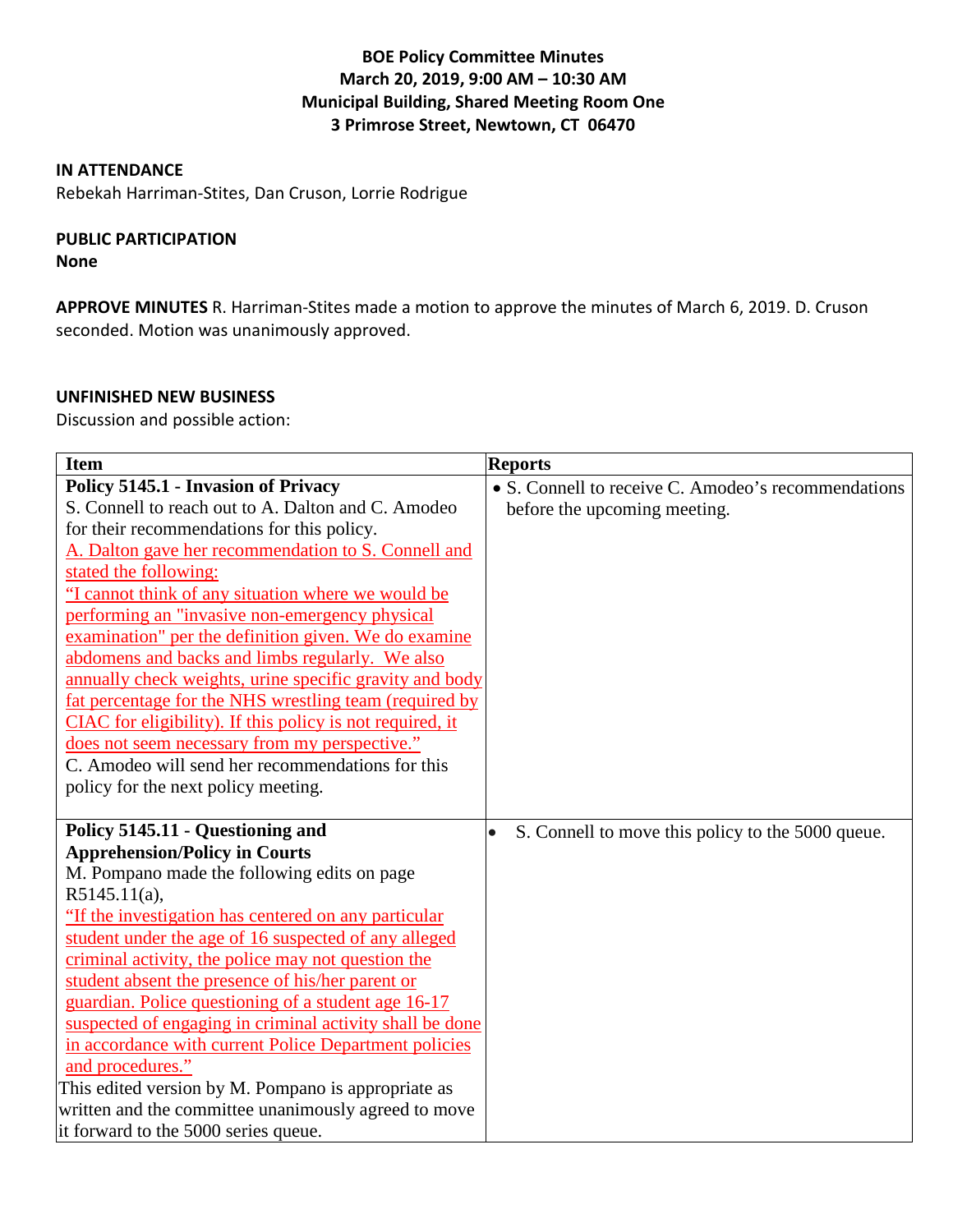| Policy 5145.12 - Search and Seizure<br>The committee approved S. Connell's edits outlines in<br>the previous meeting.                                                                                                                                                                                                                                                       | S. Connell to move this policy to the 5000 queue.<br>$\bullet$ |
|-----------------------------------------------------------------------------------------------------------------------------------------------------------------------------------------------------------------------------------------------------------------------------------------------------------------------------------------------------------------------------|----------------------------------------------------------------|
| <b>Policy 5145.124- Breathalyzer Testing</b><br>The committee chose to work with Brookfield's<br>version of this policy. M. Pompano will review the<br>policy again and bring his recommendations to the<br>committee.<br>M. Pompano asked for more time to review this policy.<br>He will send his edits and recommendations to S.<br>Connell to present to the committee. | S. Connell to invite M. Pompano to an upcoming<br>meeting      |
| Policy 5145.125 - Drug Testing-Extracurricular<br><b>Activities</b><br>M. Memoli does not support having this policy apart of<br>NPS. The committee unanimously agreed. No further<br>action is required.                                                                                                                                                                   | No further action is required.<br>$\bullet$                    |

# **NEW BUSINESS**

Discussion and possible action:

| <b>Item</b>                                                                                                                                                                                                                                                                                                                                                                                                                                                                                                                                                                                                                                                                                                                                                                                                        | <b>Reports</b>                                                                                        |
|--------------------------------------------------------------------------------------------------------------------------------------------------------------------------------------------------------------------------------------------------------------------------------------------------------------------------------------------------------------------------------------------------------------------------------------------------------------------------------------------------------------------------------------------------------------------------------------------------------------------------------------------------------------------------------------------------------------------------------------------------------------------------------------------------------------------|-------------------------------------------------------------------------------------------------------|
| Policy 5145.2 – Freedom of Speech / Expression<br>(Activism and Dissent)<br>The committee chose the sample policy that<br>incorporates our current NPS policies. S. Connell to<br>make the following edits:<br>On page 5145.2(a), remove (Applicable to grades 9-12)<br>under Students Rights and Responsibilities in Activism<br>and Dissent. On the same page, remove (sit-ins, strikes,<br>walks outs, etc.) referring to 2. Practice disruptive<br>activities. This was discussed by the committee and<br>they agreed that sit ins, strikes and walk outs can be<br>peaceful and not disruptive.<br>R. Harriman-Stites also liked the second sample policy<br>and asked if we could add t our current language. The<br>committee agreed and S. Connell will make the edits<br>and bring back for final review. | S. Connell to make approved edits and bring back to<br>$\bullet$<br>the committee for a final review. |
| Policy 5145.21 – Student Government<br>This policy is appropriate as renumbered. The<br>committee agreed that it should still be brought to the<br>BOE for final approval.                                                                                                                                                                                                                                                                                                                                                                                                                                                                                                                                                                                                                                         | S. Connell to move this policy to the 5000 queue.<br>$\bullet$                                        |
| Policy $5145.31 -$ Gaming<br>This policy is appropriate as renumbered. The<br>committee agreed that it should still be brought to the<br>BOE for final approval.                                                                                                                                                                                                                                                                                                                                                                                                                                                                                                                                                                                                                                                   | S. Connell to move this policy to the 5000 queue.<br>$\bullet$                                        |
| Policy 5145.42 - Racial Harassment of Students<br>D. Cruson and R. Harriman-Stites agreed that they<br>needed more time to fully review this policy.<br>Discussion will continue at the next policy committee.                                                                                                                                                                                                                                                                                                                                                                                                                                                                                                                                                                                                     | <b>Committee to Review</b><br>$\bullet$                                                               |